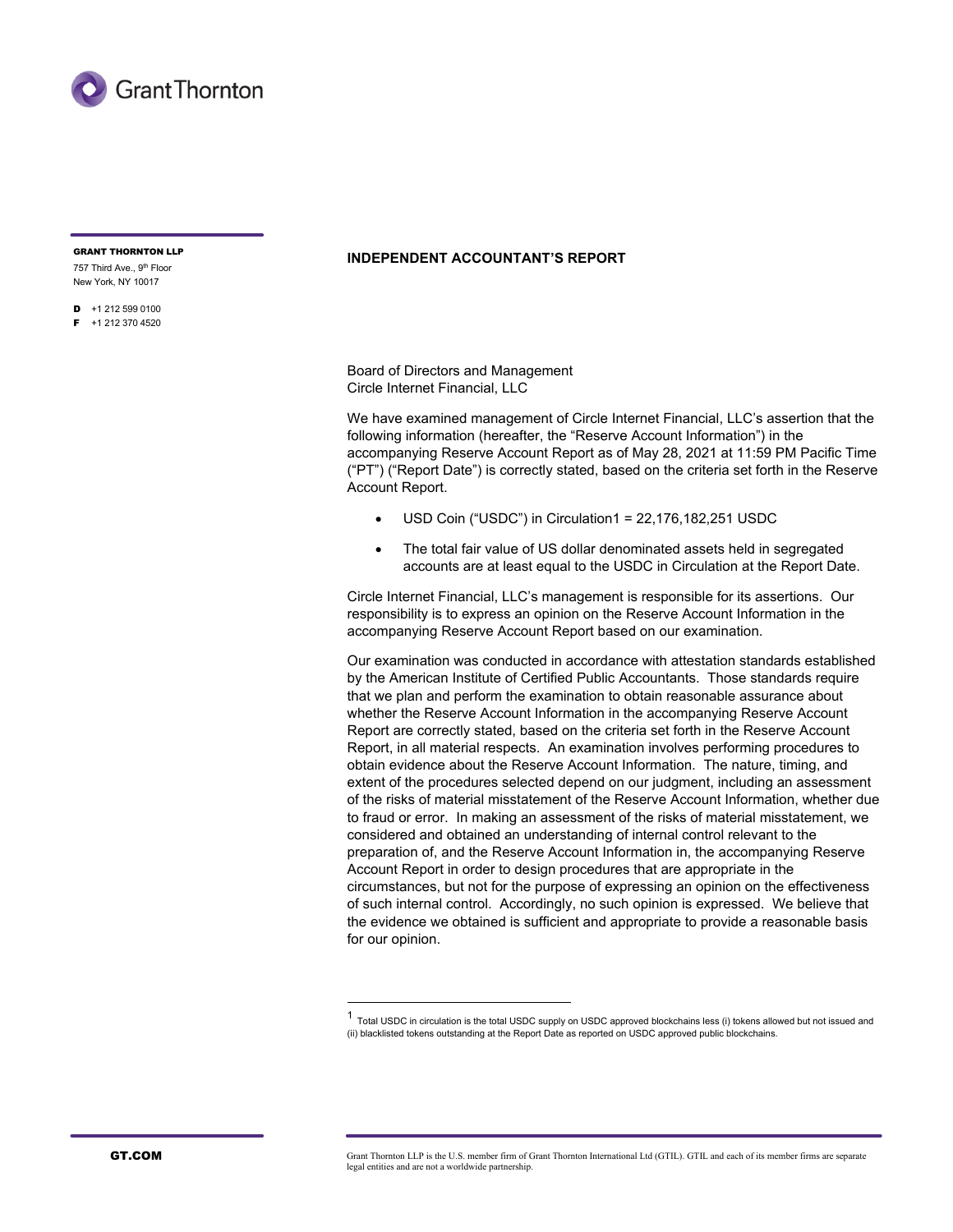

The Reserve Account Information in the accompanying Reserve Account Report relate to Circle Internet Financial LLC's USDC token, which is a cryptographic stored value token that allows financial market participants to transact in a crypto asset. Crypto assets are an evolving area of technology and market place activity. Individuals who acquire and utilize USDC tokens and other crypto assets are responsible for informing themselves of the general risks and uncertainties.

In our opinion, the Reserve Account Information in the accompanying Reserve Account Report as of May 28, 2021 is correctly stated, based on the criteria set forth in the Reserve Account Report, in all material respects.

The Notes to the Reserve Account Report are provided for additional information. Such information has not been subjected to the procedures applied in our examination, and accordingly, we do not express an opinion or provide any assurance on it.

Sant Thouton LLP

New York, New York July 16, 2021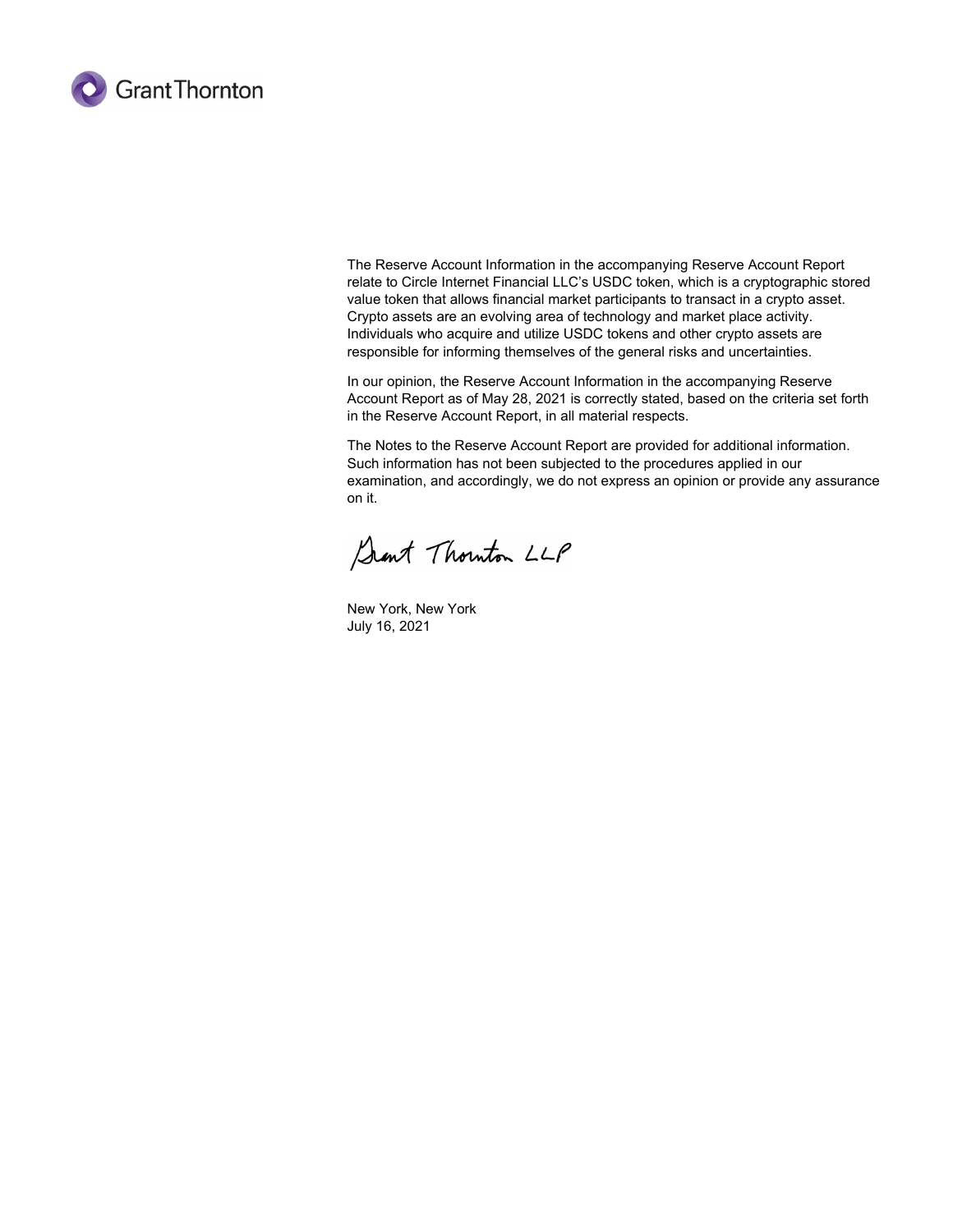

# **Reserve Account Report**

Circle Internet Financial, LLC (the "Company") asserts, as of May 28, 2021 at 11:59 PM Pacific Time ("Report Date"):

| Total USD Coin ("USDC") in circulation is:                                                               | 22,176,182,251   |
|----------------------------------------------------------------------------------------------------------|------------------|
| Total fair value of US dollar denominated assets held<br>on behalf of USDC holders is at least equal to: | \$22,176,182,251 |

### CRITERIA:

1. Total USDC in circulation is the total USDC supply on USDC approved blockchains less (i) tokens allowed but not issued and (ii) blacklisted tokens outstanding at the Report Date as reported on USDC approved public blockchains. See the Reconciliation of Total USDC in Circulation for details and definitions.

2. Total fair value<sup>1</sup> of US denominated assets is the total balances in segregated accounts held by the Company with US regulated financial institutions on behalf of the USDC holders at the Report Date. See the USDC Reserve Breakdown for details.

Timotley Single

Timothy Singh, VP Accounting and Finance Circle Internet Financial, LLC.

July 16, 2021\_\_\_\_\_\_\_\_\_\_\_\_\_ Date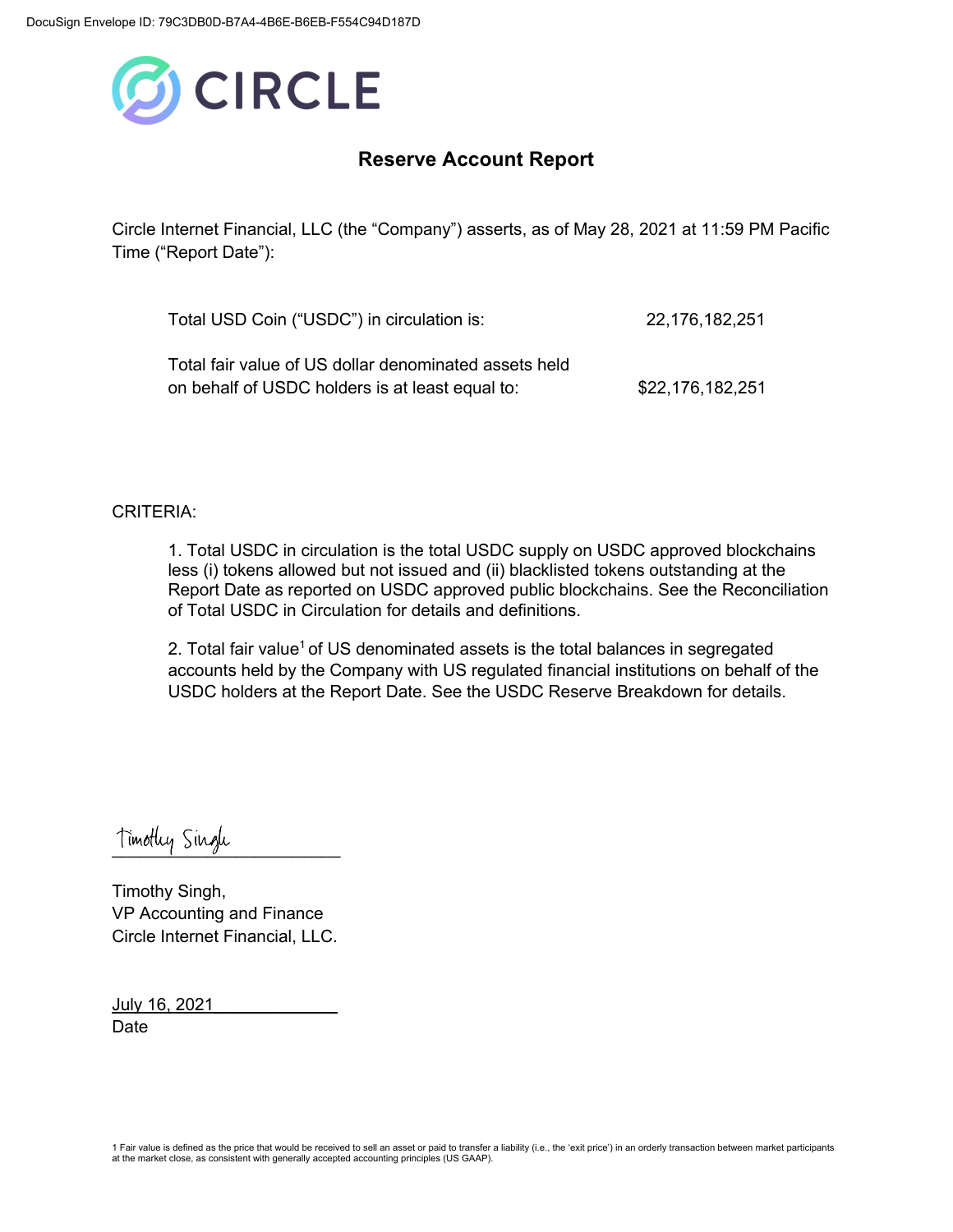

## **USDC Reserve Breakdown**

|                                      | <b>Total</b><br>\$bn) | <b>Allocation</b><br>(%) |
|--------------------------------------|-----------------------|--------------------------|
| Cash & Cash Equivalents <sup>1</sup> | 13.4                  | 61%                      |
| Yankee CDs <sup>2</sup>              | 2.9                   | 13%                      |
| US Treasuries <sup>3</sup>           | 2.7                   | 12%                      |
| Commercial Paper <sup>4</sup>        | 2.0                   | 9%                       |
| Corporate Bonds <sup>5</sup>         | 1.1                   | 5%                       |
| Municipal Bonds & US Agencies        | 0.1                   | 0.2%                     |
| Total $6$                            | \$22.2bn              | 100%                     |

 $1$  Cash includes deposits at banks and Government Obligation Money Market Funds. Cash Equivalents are defined as securities with an original maturity less than or equal to 90 days in accordance with generally accepted accounting principles (US GAAP).

<sup>2</sup> USD denominated Certificates of Deposit issued in the US by branch(es) of Foreign Banking Organizations. Minimum S&P rating of S/T A1; maximum maturity of 13 months.

<sup>3</sup> Maximum maturity of 3 years.

<sup>4</sup> Unsecured debt obligations of corporations and financial institutions with original maturities between 91 days and 13 months. Minimum S&P rating of S/T A1; maximum maturity of 13 months.

<sup>5</sup> Unsecured debt obligations of corporations and financial institutions with a remaining maturity of less than or equal to 3 years. Minimum S&P rating of BBB+; maximum maturity of 3 years.

<sup>6</sup> Overall portfolio maintains an average credit rating of A or better on S&P scale and weighted average maturity of less than or equal to 1.5 years.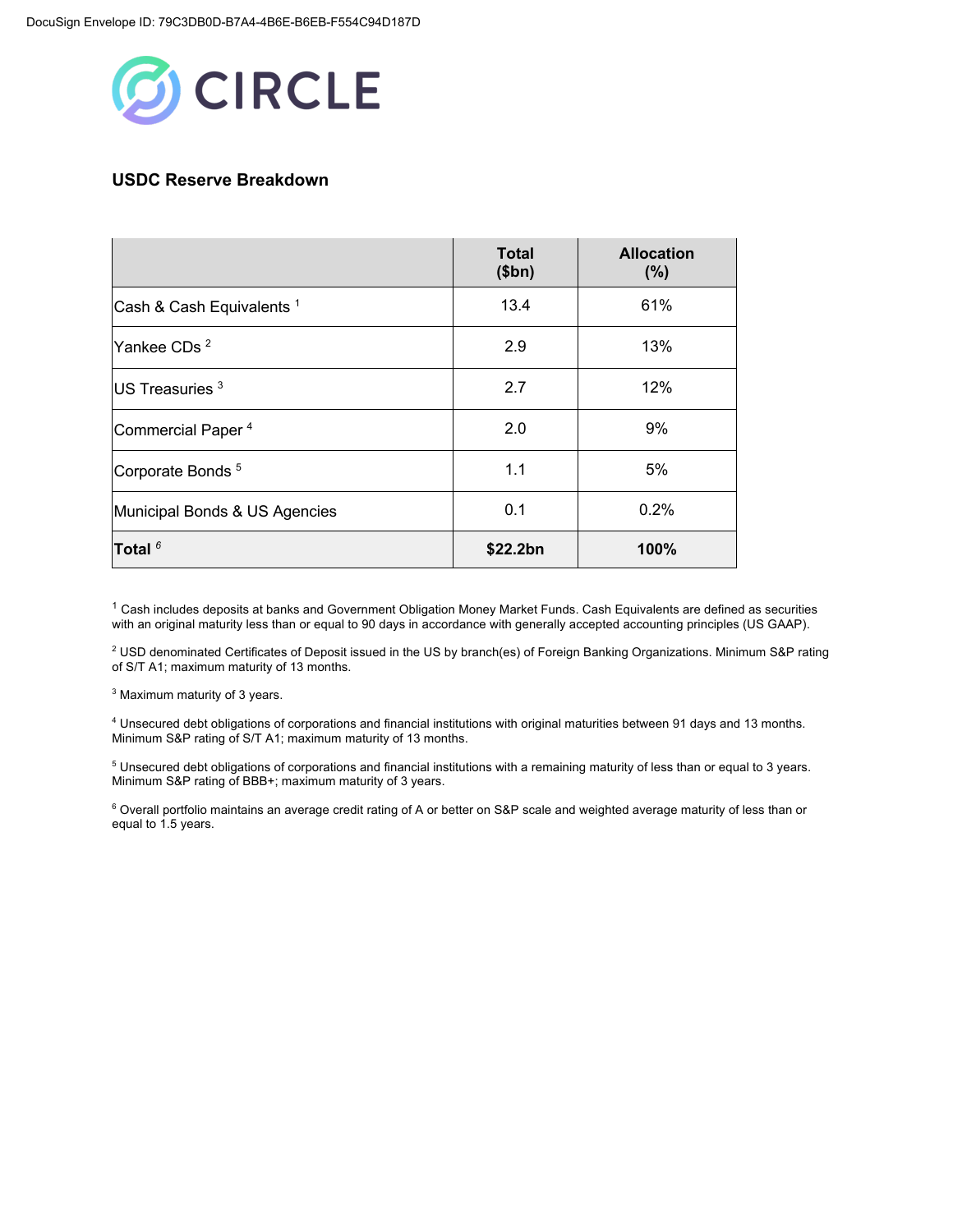

#### **Reconciliation of Total USDC in Circulation**

| USDC total supply on USDC approved blockchains <sup>1</sup> : 22,469,774,892 USDC |                     |
|-----------------------------------------------------------------------------------|---------------------|
| Less: USDC tokens allowed but not issued <sup>2</sup> :                           | (293,492,641) USDC  |
| Less: USDC tokens blacklisted <sup>3</sup> :                                      | (100,000) USDC      |
| Equals: Total USDC in circulation:                                                | 22,176,182,251 USDC |

1 USDC approved blockchains are blockchains that are utilized by the Company and approved by Centre Consortium, LLC ("Centre") to issue and redeem USDC.

2 Certain implementations of USDC on public blockchains require the creation of uncirculated blocks of USDC tokens which are then distributed by Centre to the authorized<br>issuers of USDC. Authorized issue this uncirculated

3 USDC tokens blacklisted are the amount of tokens blacklisted at the Report Date pursuant to the Centre Blacklisting Policy. Such tokens are excluded from the definition of Total USDC in circulation.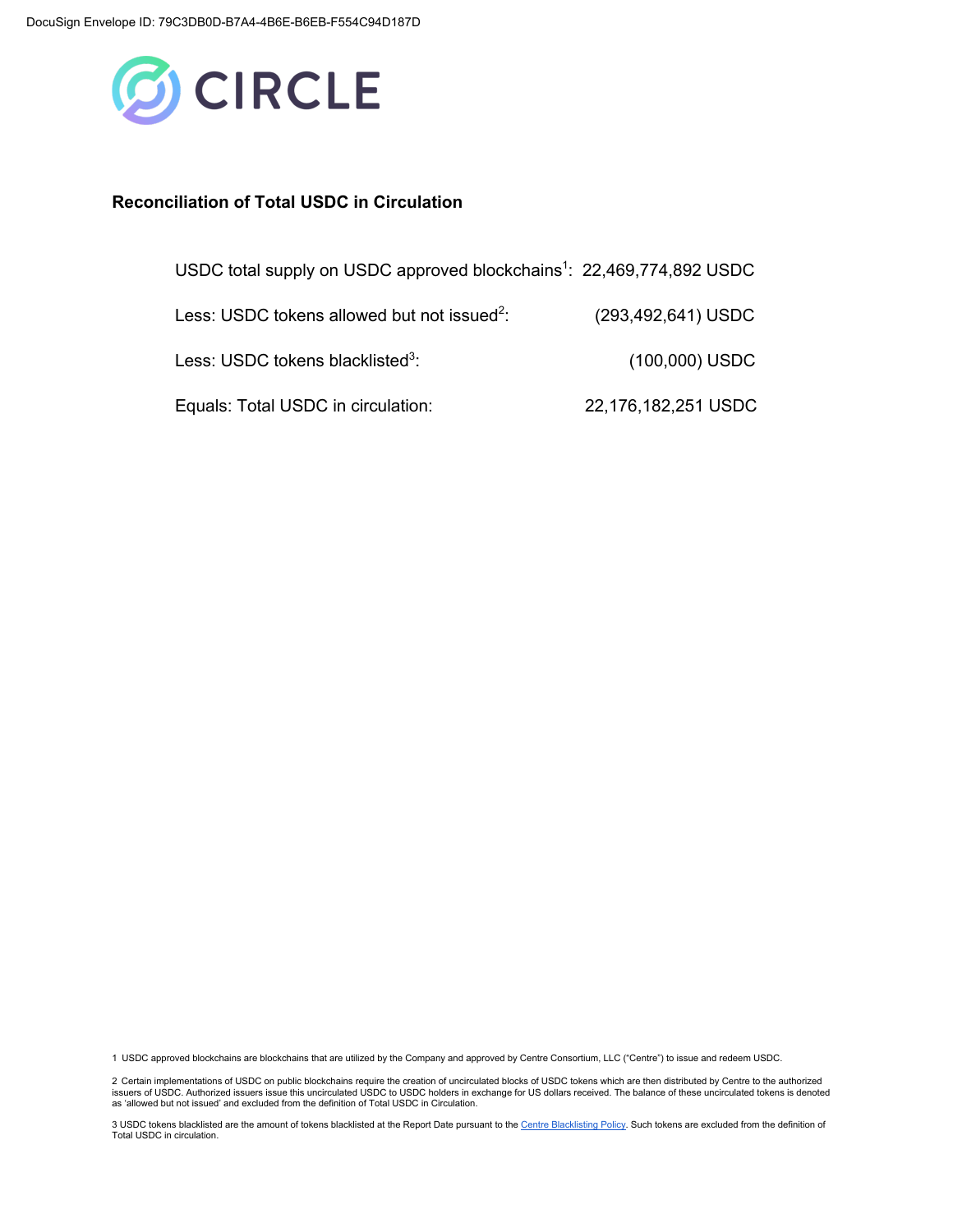

# **NOTES TO THE RESERVE ACCOUNT REPORT (No Assurance Provided by the Independent Accountant on These Notes)**

## 1. BACKGROUND INFORMATION PROVIDED BY CIRCLE INTERNET FINANCIAL, LLC

Circle Internet Financial, LLC (the "Company") is a global financial technology firm. The Company is a registered Money Services Business with FinCEN that has money transmitter licenses in 46 states and one territory (that requires licensing).

Centre Consortium, LLC ("Centre") is a network of members that provides technology protocols and governance standards for the deployment of prudentially regulated digital currencies on existing public blockchain infrastructure.

The Company is a founding member of Centre and maintains an ownership interest in the Centre Consortium including a seat on its board of managers.

The USD Coin ("USDC") token is a cryptographic stored value token that allows financial market participants to transact in a crypto asset. USDC is a token which is implemented on public blockchains approved by Centre. The Company is currently utilizing the approved blockchains specified on its website (https://www.circle.com/en/usdc) at the Report Date for this activity. The total number of USDC tokens issued and outstanding at a current point in time is fully and transparently viewable through any publicly available block explorer for USDC approved blockchains. All USDC tokens issued and outstanding are backed by at least an equivalent amount of US dollar denominated assets held in segregated accounts subject to prudential supervision and reserve management policies that are designed to at all times meet or exceed demands for USDC in circulation.

## 2. DISCUSSIONS RELATED TO CRYPTO ASSETS GENERALLY

Crypto assets remain an evolving area of technology and market place activity. Those who choose to invest in crypto assets should inform themselves of the general risks and uncertainties associated with such assets.

(1) Crypto assets are owned anonymously. While the public keys associated with crypto assets reside on a blockchain and can be viewed publicly, the ownership of the crypto assets is normally not registered and is therefore, anonymous. Ownership of crypto assets is evidenced primarily by the possession of the underlying private key (i.e., passcode). The possessor of the private key controls the corresponding crypto asset.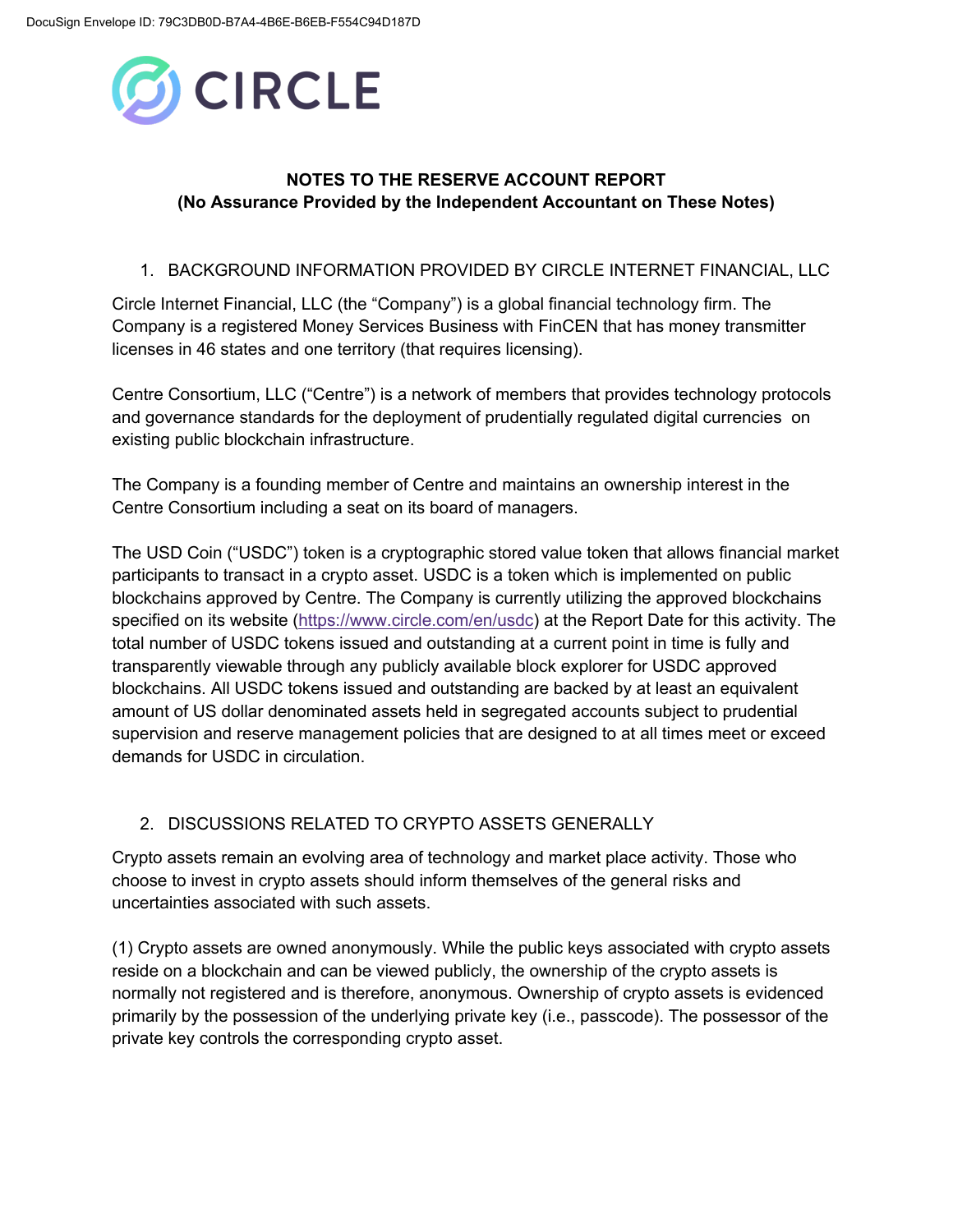

(2) Risk of irreversible transactions. Transactions for most crypto assets that occur over the blockchain are generally irreversible, even if such transactions occur fraudulently or accidentally.

(3) Risk of loss of assets. If a private key is lost or fraudulently used, the crypto assets may not be recoverable.

(4) Regulatory uncertainty. Legislative and regulatory changes or actions at the state or federal level may change or affect the use, transfer, exchange, and value of crypto assets. The effects of any such changes are not determinable as of the date of this report.

## 3. DISCUSSIONS RELATED TO BLACKLISTING OF USDC ADDRESSES

Centre has the ability to block individual USDC public blockchain addresses ("addresses") from sending and receiving USDC. This ability is referred to as "blacklisting." When an address is blacklisted, it can no longer receive USDC and all of the USDC controlled by that address is frozen and cannot be transferred on-chain. It is not possible to blacklist individual USDC tokens.

The Company has KYC and AML controls in place in connection with the issuance and redemption of USDC on its platforms. The Company is required to comply with applicable laws and regulations, Centre policies, as well as its own internal compliance policies. Such laws, regulations, or policies may require the Company to close user accounts or seize funds held in such user accounts on its platform. However, only Centre, not the Company, has the ability to blacklist addresses. Centre and the Company do not monitor or impose controls for on-chain transfers of USDC, except under the terms of the Centre Blacklisting Policy.

The Company blacklists those addresses during the reporting period when it receives blacklisting requests from law enforcement agencies. The Company is only obligated to blacklist addresses it receives notices for, however, Centre and the Company also review SDN blockchain address lists published by OFAC to determine if any blacklisting action needs to be taken. For a list of current USDC blacklisted addresses, please refer to the **Blacklisted** addresses list published on Centre's website.

Centre may revert the blacklisting of an individual address upon formal confirmation from such duly recognized US authorized authority or US court of competent jurisdiction that the legal or court order is lifted, or no longer applicable, or that a security incident no longer requires such intervention. All such reversals will be approved by Centre by a majority vote of the Centre Board of Managers by written consent.